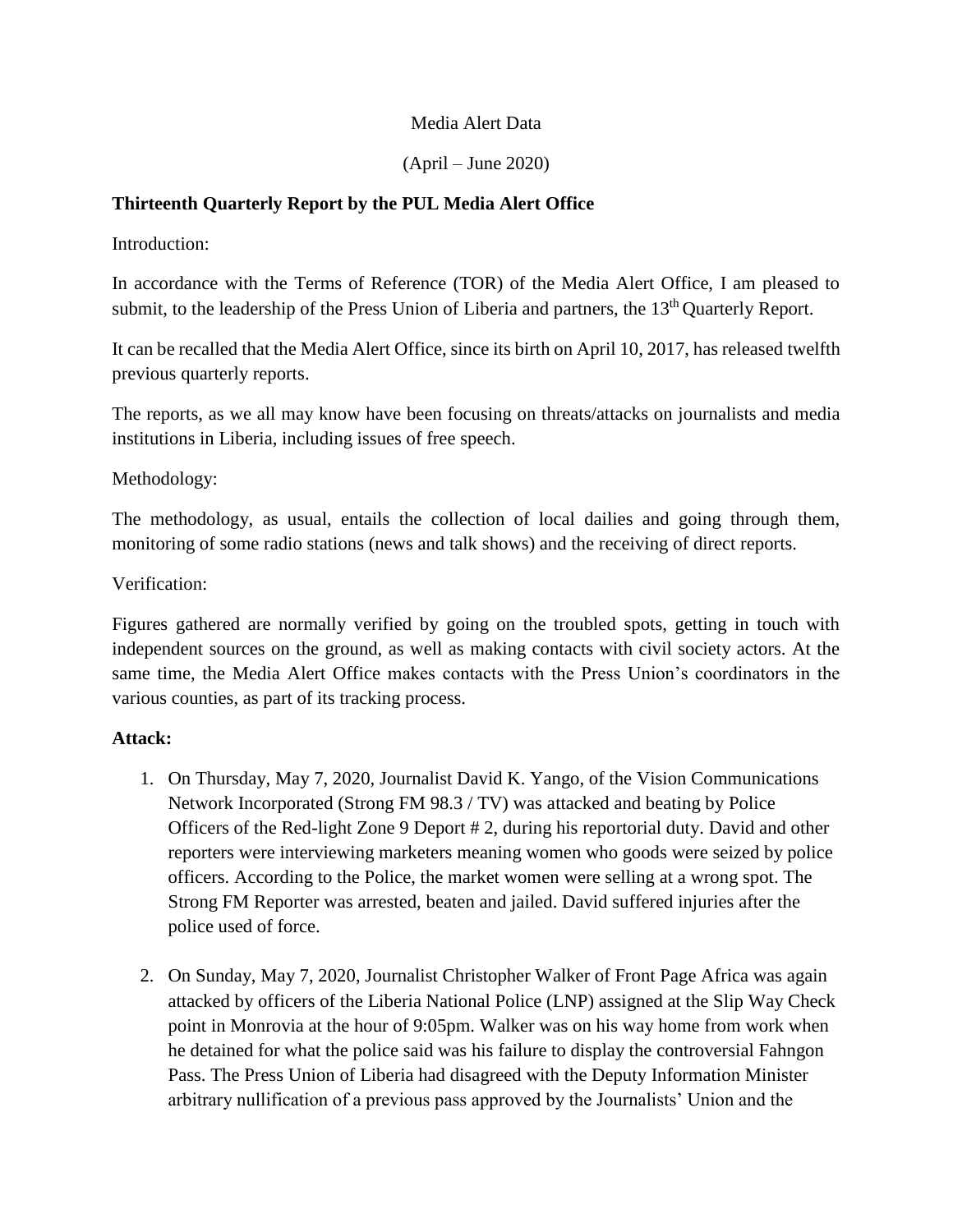- 3. On Friday, May 9, 2020, at 8 9 pm Journalist David Kpanie of the Voice of Pleebo was attacked, threatened and insulted by Wellington Kyne, City Major of Pleebo in Maryland. Kpanie had interviewed Robert Weah, coordinator of Speaker Chamber's Constituency and George Tamba Kortheh, Administrator of Mcintosh Rental Truck Services on a Talk show on Voice of Pleebo.
- 4. On Wednesday, May 20, 2020, at 3: 01pm Journalist Sunny Blar of the Development Communication Network FM 91.3 (DCN) of Cestos, River Cess County was attacked and beaten by Officer Jerry Blamo, Chief of Operation of the Liberia Drug Enforcement Agency (LDEA) after he had gone across the street to purchase a bag of mineral water. The LDEA Officer confronted the reporter to stay across the street because it was already curfew time but the reporter told the officer that he was only going to purchase the water and immediately return to the radio station. In an effort to convince the LDEA Officer, Reporter Blar displayed his press card but was disregarded and whipped.
- 5. On Friday, May 22, 2020, at 9: 22am Journalist Abraham Saah of Foya District Kissi TV Radio (FDKTV) an Online Media Platform was attacked by family and local people after he reported the story of a fifteen years old (15) girl who was raped and impregnated by her step dad.

The Press Union of Liberia contacted regional security chiefs and local authorities on the safety of journalists.

6. Government of LiberiaOn Saturday, May 23, 2020, Journalist Trojan Kaizolu of Fabric Radio was attacked by Melvin Sackor, Deputy Police Director for Operation (102), and ordered him flogged. Trojan was seized and bundled into a police pickup truck and taken to a nearby police station. Col. Sackor later apologized for what he termed as unfortunate situation.

#### **Threat:**

7. On Thursday, April 30, 2020, Solicitor General, Cllr. Sayma Syrenius Cephus threatened to seize equipment, shut down and prosecute media institutions who he said will be found publishing or airing 'fake news' during the Coronavirus Pandemic or COVID-19 period in the country. His decision was triggered by an unconfirmed information reported by a local radio station and was also trending on social media that President Weah had been tested positive of the Coronavirus. Some of President Weah's confidants earlier tested positive for the virus.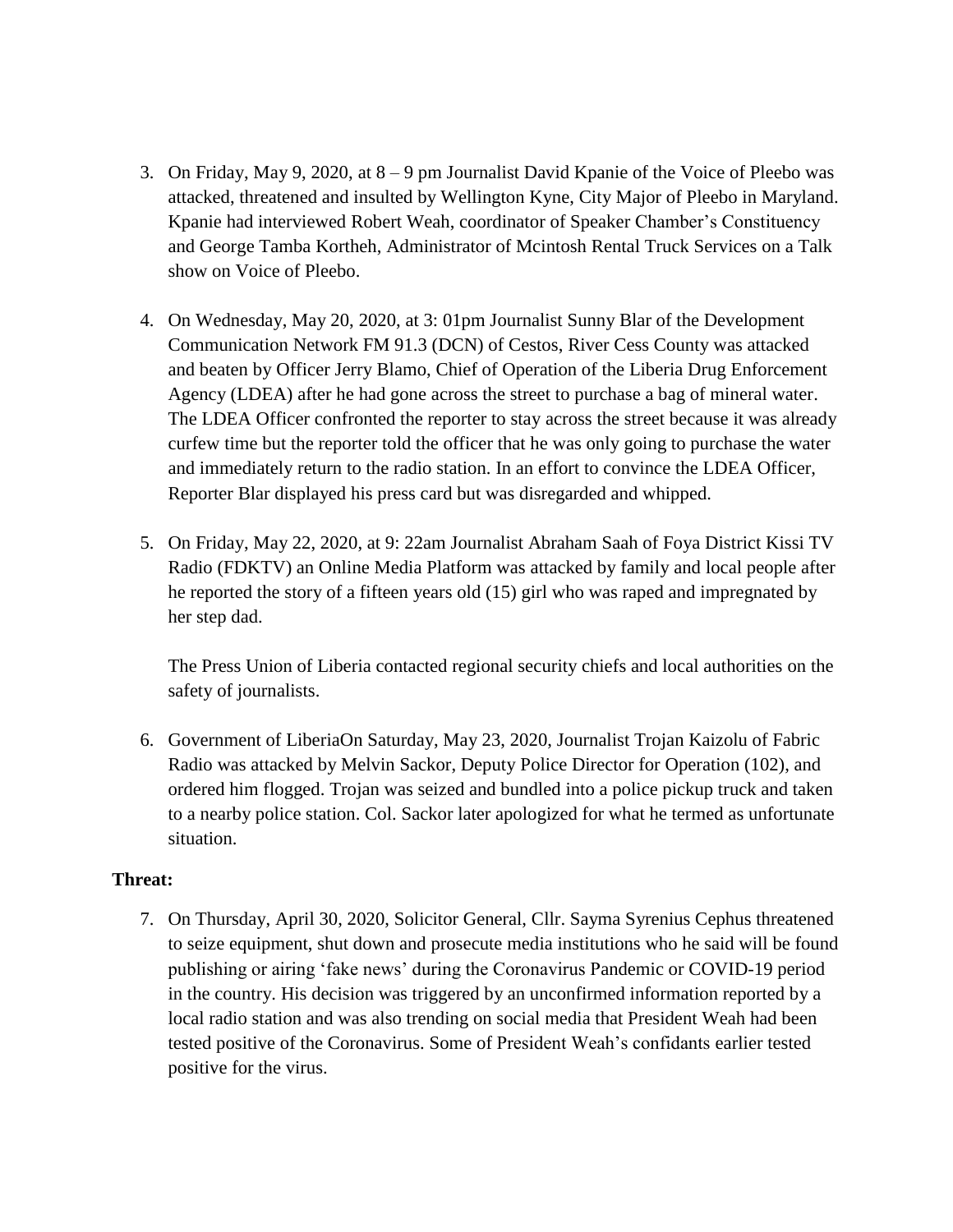In reaction, the Press Union of Liberia vowed to challenge through the courts state prosecutors threats to shutdown media institutions that they deem culpable of dissimilating 'fake news' during the current state of emergency imposed on the country. The Union insisted that the current emergency is focus on health and that using it for other ends under the edges of fake news including the curtailing of media freedom violates constitutional rights.

Current legal regimes of the media in Liberia, the Press Union asserts forbids arbitrary closure of media institutions. To alleged that some media institutions have been using their platforms to spread 'fake news' without naming them represents intolerance for public scrutiny of the government.

- 8. On Friday, May 1, 2020, Assistant Minister for Public Affair, Eugene Fahngon, threatened that journalists and media workers who will not be using his approved pass issued by the Ministry of Information should be dealt with by State Security. His statement came in the wake of war of words between Fahngon and the Press Union of Liberia on the rightness of the Deputy Minister's unilateral decision to nullify first press pass approved by all media stakeholders.
- 9. On Thursday, May 7, 2020, it was reported by Journalist Ansu Sheikh Sonii, Station Manager of Voice of Top FM has been harassed, intimidated and threatened by Officer Ambrose Brown of Grand Cape Mount County Police Detachment and Mr. Papa Nynabu. The station had reported that Officer Brown discharged fire-arm unlawfully in the town of Kinjor, Gola Konneh District. Firing of the deadly weapon left residents in fear.

## **PUL position on attacks:**

The Press Union of Liberia has not ever withdrawn from the battle front of responding to these increasing attacks on the media community in Liberia since then. The Union, has, among other things sought explanations, condemned and warned against further unfriendly actions against journalists in Liberia.

Recommendation:

The Media Alert Office is appealing to all of us to help publicize its work, as the tracking process is intended to highlight what is affecting us as journalists in Liberia. Many thanks to our partners for supporting the work of the Media Alert Office

Thanks,

James L. Davids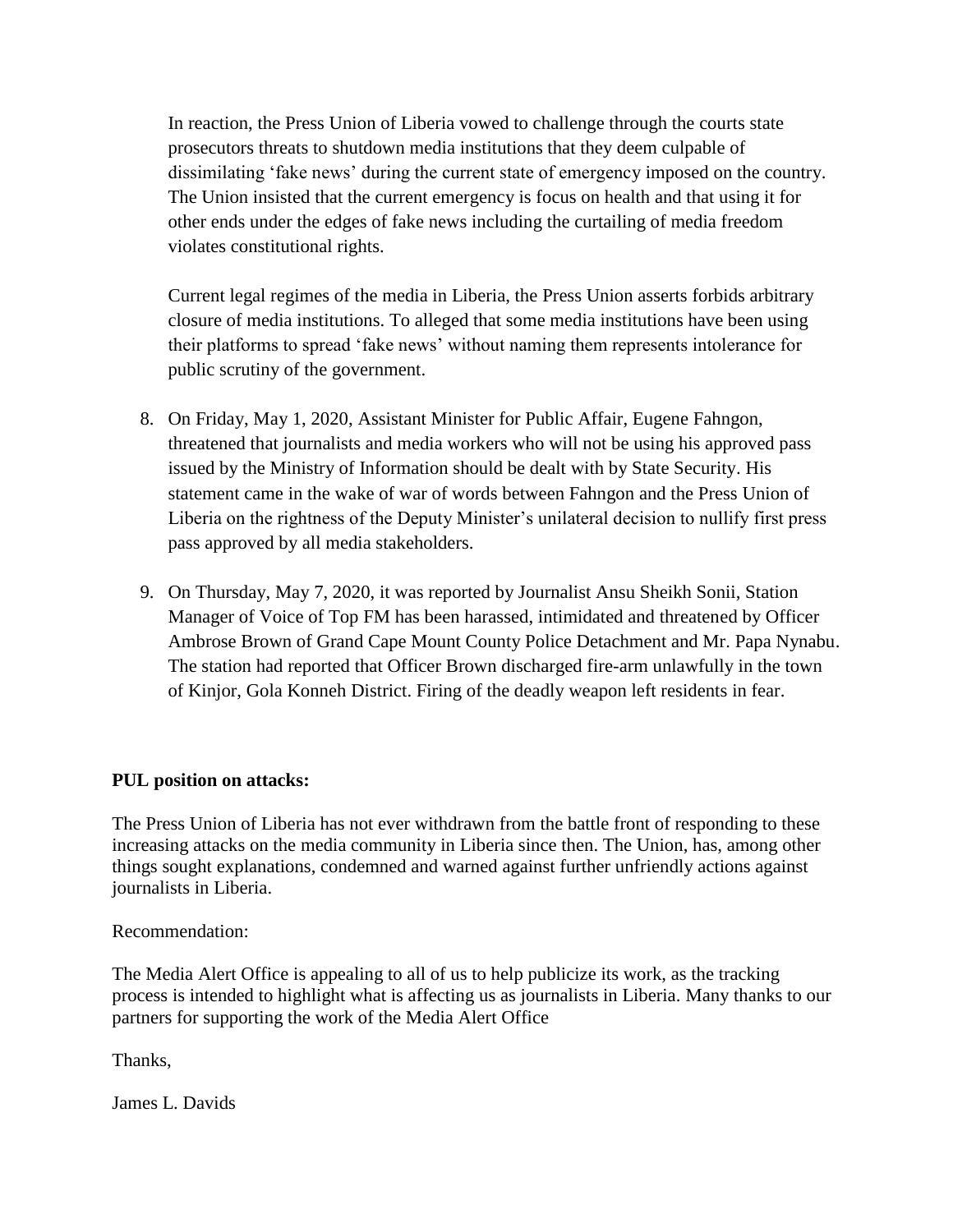Media Alert Officer/PUL